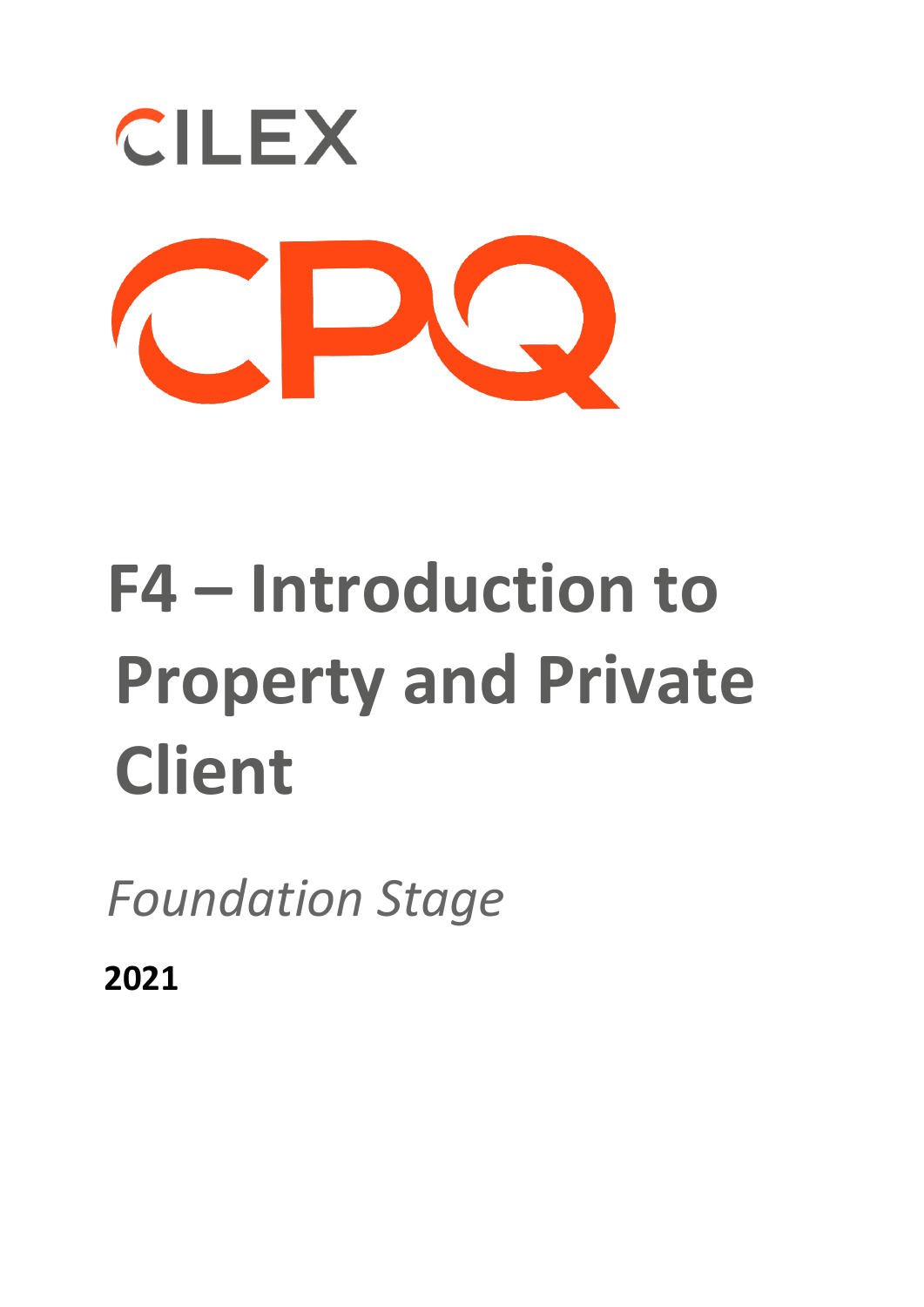## **F4: Introduction to Property and Private Client**

The aim of this module is to give you the essential knowledge and understanding of the law and procedure relating to conveyancing and probate. There is a focus on the procedures required to act on a sale and purchase in a freehold residential conveyancing transaction. In addition, the module will introduce you to the purpose and content of a Will, the Intestacy Rules, how to apply for a Grant of Probate and the appointment of Personal Representatives. On completion of the module, you will know how to draft a straightforward contract of sale and transfer (TR1).

Throughout this module you must recognise the limit of your authority and experience and must know when to seek assistance.

The module covers:

- Organisations
- Underpinning land law
- $\bullet$  Technical basics the documents property and private client
- Co-ownership
- Regulatory matters
- Technical basics applying for probate and intestacy; personal representatives
- Technical basics entitlement to act and personnel property and private client
- Overview of the conveyancing transaction
- Taking instructions, initial steps and advice
- Deducing and investigating title
- Sale drafting the contract and preparing the pre contract package
- Purchase pre contract searches and enquiries
- Financing a purchase
- Reporting to client and exchange of contracts
- Preparing for completion
- **Completion**
- Post completion

## **Learning Outcomes**

By the end of this module you will be able to:

- 1. Explain the professional framework and organisations that you will encounter in conveyancing and probate practice
- 2. Describe the underpinning law relevant to the transfer of title and the preparation of a Will
- 3. Identify the key risks encountered in a conveyancing transaction including conduct issues, money laundering and post completion deadlines

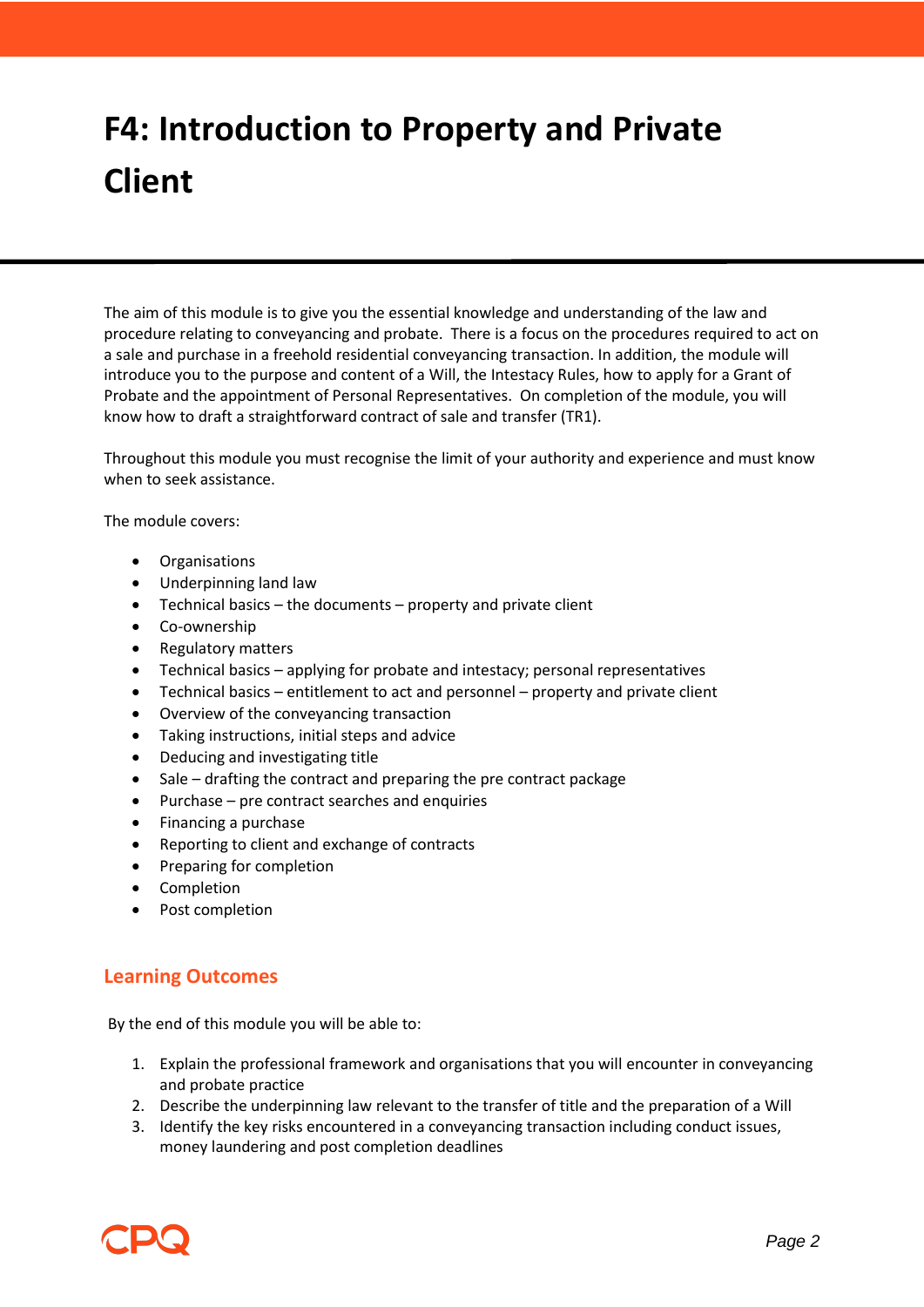- 4. Identify the procedures required to apply for a Grant of Probate and to carry out a residential freehold conveyancing sale and purchase with a registered title from taking instructions to registration of a buyer's title following completion
- 5. Know how to draft a contract and a transfer (TR1) and advise a client on appropriate procedures and next steps in a straightforward conveyancing transaction

| <b>Key Concepts and Initial Steps</b> |                      |                                                                                                                                                                                                                                                                                                                              |
|---------------------------------------|----------------------|------------------------------------------------------------------------------------------------------------------------------------------------------------------------------------------------------------------------------------------------------------------------------------------------------------------------------|
| 1.                                    | <b>Organisations</b> | A trainee in the property and private client departments must deal<br>with a number of organisations. In addition to the regulators already<br>covered in the Ethics and Professional Responsibility module 1, you<br>will need to know the following:                                                                       |
|                                       |                      | a) Law Society<br>Conveyancing Protocol and Transaction (TA7) forms:<br>purpose and outline content of the Protocol, Property<br>Information Form (TA6), Fittings and Contents Form<br>(TA10), Leasehold Information Form (TA7), Completion<br>Information and undertakings Form (TA13)<br>Conveyancing Quality Scheme (CQS) |
|                                       |                      | b) Council for Licensed Conveyancers (CLC)<br>Purpose of the CLC<br>CLC Code of Conduct, in outline                                                                                                                                                                                                                          |
|                                       |                      | c) Probate Registry<br>Purpose of the Probate Registry<br>Applications to the Probate Registry for a Grant (in<br>٠<br>outline)                                                                                                                                                                                              |
|                                       |                      | d) HM Land Registry (HMLR)<br>Function of HMLR - in outline<br>Land Registration Act 2002 (LRA 2002); Land Registration<br>٠<br><b>Rules 2003</b><br>Applications to HMLR; use of the Portal; e-services; postal<br>application                                                                                              |
|                                       |                      | e) Mortgage lenders<br>Purpose of UK Finance and the Building Societies<br>Association<br>The difference between the UK Finance Mortgage Lenders<br>٠<br>Handbook and the Building Societies Association<br>Mortgage Instructions                                                                                            |
|                                       |                      | Society of Trust and Estate Practitioners (STEP)<br>f)                                                                                                                                                                                                                                                                       |

## **Linked online assessment: F4**

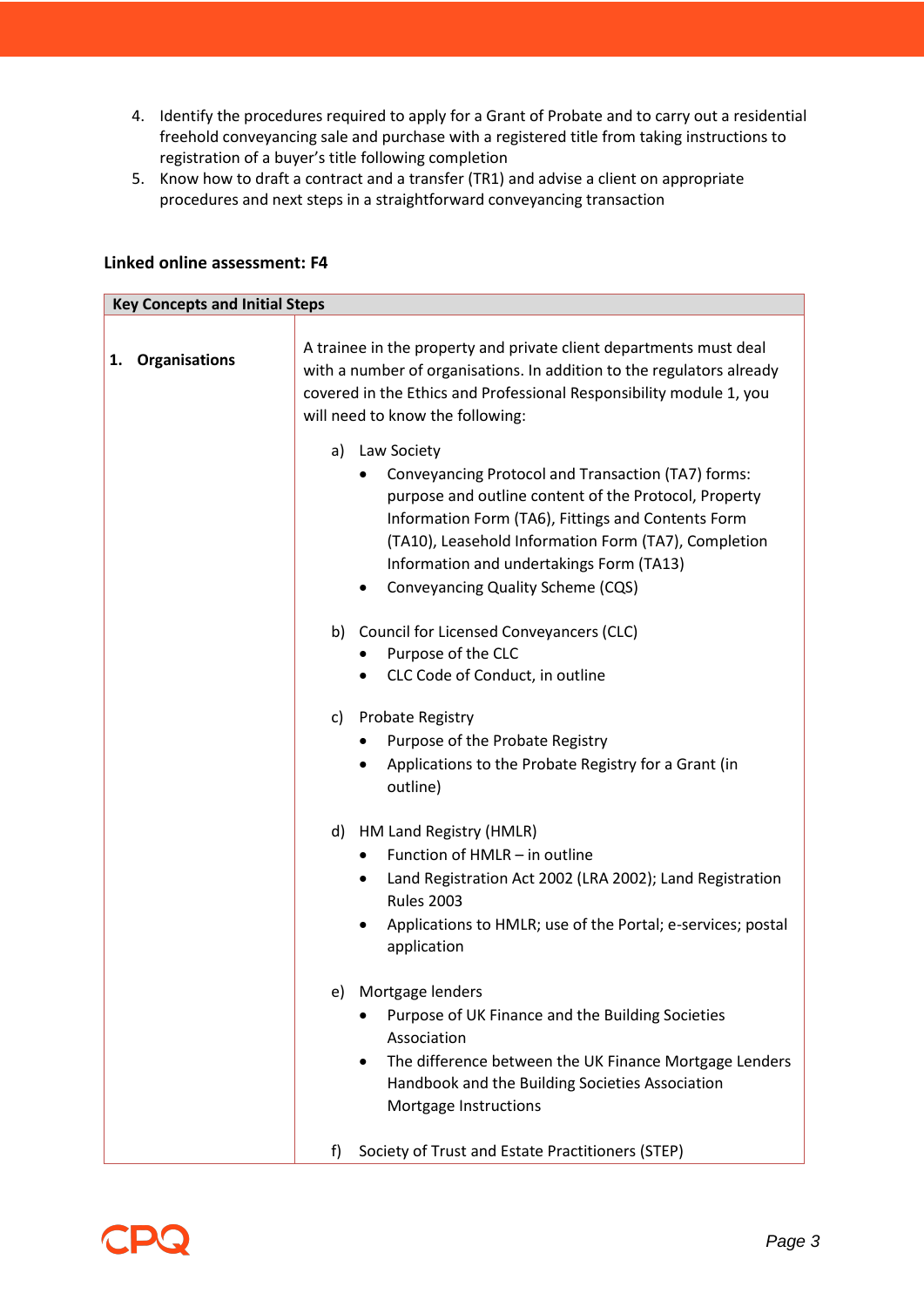|                                       | Purpose of STEP; status of STEP Trusts and Estates<br>٠<br>Practitioner<br>Code of Conduct (in outline)<br>STEP Standard Provisions for Wills (in outline)                                                                                                                                                                                                                                                                              |
|---------------------------------------|-----------------------------------------------------------------------------------------------------------------------------------------------------------------------------------------------------------------------------------------------------------------------------------------------------------------------------------------------------------------------------------------------------------------------------------------|
| <b>Underpinning land</b><br>2.<br>law | An understanding of the key land law concepts is a vital starting point.<br>Therefore, you will need to know the following:                                                                                                                                                                                                                                                                                                             |
|                                       | a) Common law and equity<br>Difference between common law and equity; equitable<br>principles<br>Historical development (outline only)<br>٠<br>Legal status of a Will and the fact that it is not a document<br>٠<br>of title<br>Equitable rights in a conveyancing transaction                                                                                                                                                         |
|                                       | b) Definition of land<br>Law of Property Act 1925 (LPA 1925) and LRA 2002<br>definitions<br>Distinction between real and personal property<br>٠<br>Distinction between legal and equitable rights - in outline<br>٠<br>Distinction between a fixture and a fitting<br>$\bullet$                                                                                                                                                         |
|                                       | Estates and interests in land<br>c)<br>The two legal estates in land - freehold and leasehold<br>(also commonhold - in outline)<br>The five legal interests in land<br>٠<br>Distinction between freehold and leasehold (commonhold<br>٠<br>in outline)                                                                                                                                                                                  |
|                                       | $d)$ Leasehold land $-$ in outline<br>Key principles of leasehold land<br>Leases of different types of property: residential,<br>٠<br>commercial<br>Key terms of a lease: landlord covenants; tenant<br>covenants; rent; term; forfeiture                                                                                                                                                                                               |
|                                       | e) Title to land<br>Difference between unregistered and registered title<br>Compulsory first registration of title; the triggers for<br>$\bullet$<br>registration<br>Format of a typical register of title - Property register,<br>proprietorship register and charges Register; the<br>significance of the title plan<br>Definition of an overriding interest; significance of a non-<br>owning occupier in a conveyancing transaction |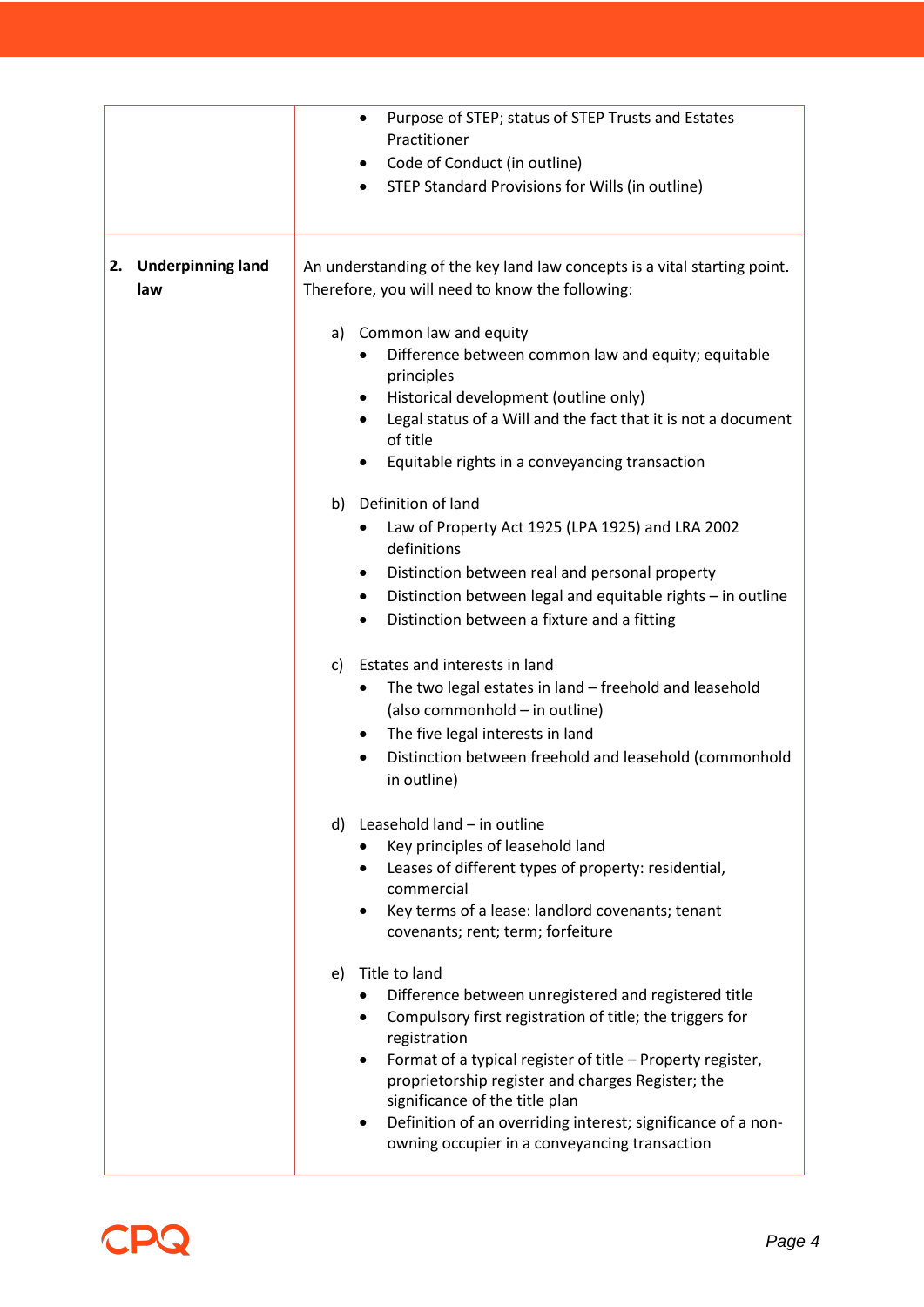|    |                                                                            | f)<br>Third party rights in land<br>Third party rights and their significance<br>Easements in outline; characteristics of an easement; how<br>they are created; the difference between express grant<br>and reservation; their significance to the conveyancing<br>transaction<br>Creation of covenants in outline and the difference<br>between restrictive and positive covenants<br>Mortgages; how a legal mortgage is created; the different<br>$\bullet$<br>types of mortgage (capital, repayment, pension, interest<br>only); the significance of redeeming a mortgage and the<br>undertaking risk for the seller's conveyancer |
|----|----------------------------------------------------------------------------|---------------------------------------------------------------------------------------------------------------------------------------------------------------------------------------------------------------------------------------------------------------------------------------------------------------------------------------------------------------------------------------------------------------------------------------------------------------------------------------------------------------------------------------------------------------------------------------------------------------------------------------|
| 3. | <b>Technical basics.</b><br>Documents: -<br>property and private<br>client | An effective property and private client trainee must be able to draft<br>documents clearly and accurately and understand the legal<br>significance of the documents that are produced. Therefore, you will<br>need to know the following:<br>Contracts and deeds<br>a)                                                                                                                                                                                                                                                                                                                                                               |
|    |                                                                            | Difference between a contract and a deed<br>Requirements for signature and witnessing of a contract<br>$\bullet$<br>and a deed; including e-signatures<br>s1 LP(MP)A 1989 re deeds                                                                                                                                                                                                                                                                                                                                                                                                                                                    |
|    |                                                                            | b) The requirements for a valid contract relating to land<br>Offer<br>Acceptance<br>Consideration<br>s2 LP(MP)A 1989                                                                                                                                                                                                                                                                                                                                                                                                                                                                                                                  |
|    |                                                                            | Wills and codicils<br>C)<br>Purpose of a Will; reasons for making a Will; purpose of a<br>codicil<br>Format and structure of a Will; s9 Wills Act 1837<br>٠<br>Capacity to make a Will; the tests in Banks v Goodfellow<br>[1870] and Mental Capacity Act 2005<br>The requirements for signature and witnessing of a Will<br>and codicil; s15 Wills Act 1837; dealing with a testator who<br>is blind, where another signs on their behalf; remote<br>witnessing of Wills (video witnessing: Covid-19)                                                                                                                                |
|    |                                                                            | Different types of document and their significance to<br>d)<br>conveyancing<br>Transfer of whole (TR1)<br>Transfer of part (TP1)<br>٠<br>Declarations of trust<br>Mortgage deed<br>Assent                                                                                                                                                                                                                                                                                                                                                                                                                                             |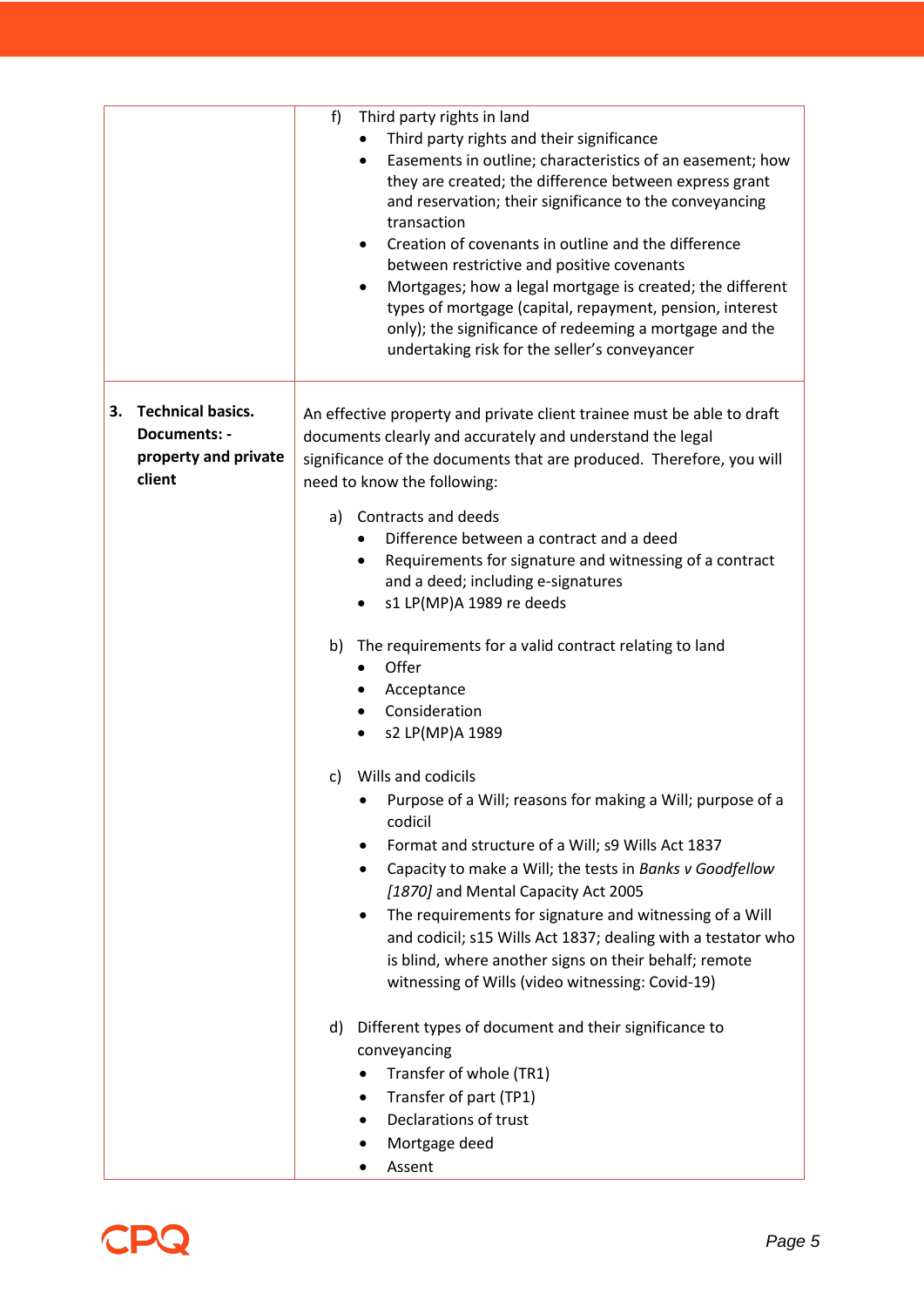|                 | e) Statutory declarations and statements of truth<br>The purpose<br>$\bullet$<br>The basic format<br>$\bullet$<br>Execution formalities for a statutory declaration or<br>statement of truth<br>Provision of documents in a conveyancing transaction-<br>f)<br>originals and copies<br>Significance of original documents; holding deeds on<br>$\bullet$<br>undertaking to a mortgage lender; when to release<br>originals<br>An examined copy of a document<br>$\bullet$<br>An abstract<br>$\bullet$<br>An 'office copy' of a Grant of Probate (or Letters of<br>$\bullet$<br>Administration)<br>A 'certified copy' and how are it is produced<br>$\bullet$<br>The status of unverified photocopied documents<br>$\bullet$<br>Use of the HMLR Portal<br>$\bullet$ |
|-----------------|--------------------------------------------------------------------------------------------------------------------------------------------------------------------------------------------------------------------------------------------------------------------------------------------------------------------------------------------------------------------------------------------------------------------------------------------------------------------------------------------------------------------------------------------------------------------------------------------------------------------------------------------------------------------------------------------------------------------------------------------------------------------|
| 4. Co-ownership | An understanding of the rules of co-ownership is vital to carrying out<br>client instructions in relation to (a) making a Will and the distribution<br>of assets on death and (b) a conveyancing transaction. Therefore, you<br>will need to know the following:                                                                                                                                                                                                                                                                                                                                                                                                                                                                                                   |
|                 | a) Legal estate and beneficial interest<br>Difference between the legal estate and the beneficial<br>interest; when a co-ownership situation arises; trust of<br>land; Trusts of Land and Appointment of Trustees Act<br>1996 (TLATA 1996)                                                                                                                                                                                                                                                                                                                                                                                                                                                                                                                         |
|                 | b) Co-ownership and Wills<br>How the two options for co-ownership of the beneficial<br>interest affect a gift of property in a Will; significance of<br>doctrine of survivorship in relation to a co-owned property<br>held on a beneficial joint tenancy                                                                                                                                                                                                                                                                                                                                                                                                                                                                                                          |
|                 | c) Co-ownership and registered titles<br>Beneficial joint tenancy and how to recognise it in a<br>registered title; beneficial tenancy in common and how to<br>recognise it in a registered title                                                                                                                                                                                                                                                                                                                                                                                                                                                                                                                                                                  |
|                 | d) Co-ownership and conveyancing<br>When to give co-ownership advice in a conveyancing<br>transaction; recognising and avoiding conflicts of interest<br>in relation to co-ownership<br>Importance of a declaration of trust and a Will in relation<br>to co-ownership                                                                                                                                                                                                                                                                                                                                                                                                                                                                                             |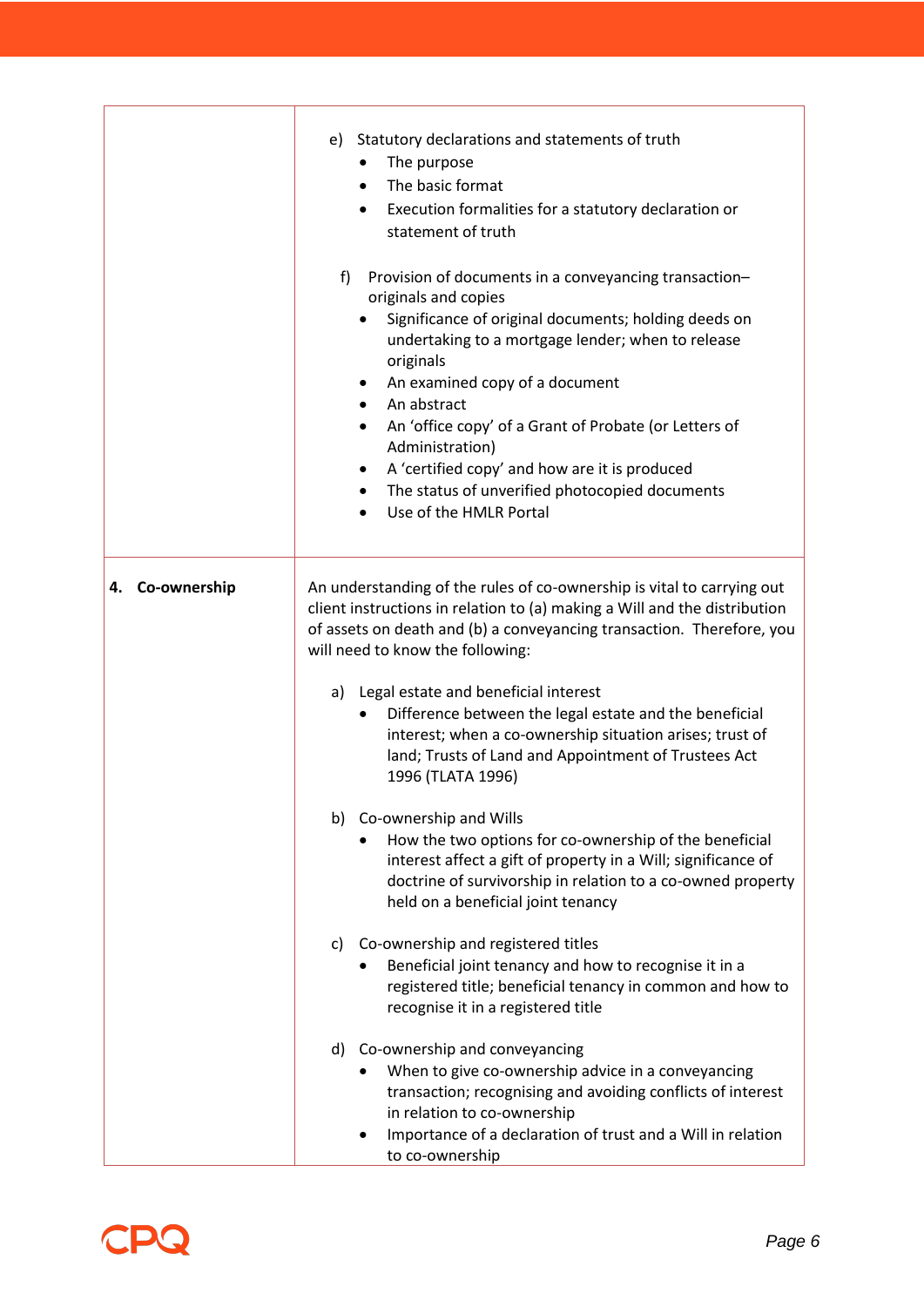|    |                           | Principles of overreaching; need for trustees of land to<br>$\bullet$<br>give a valid receipt for the purchase; need to comply with<br>a Form A restriction in a registered title                                                                                                                                                                                                                                                                                                                                                                                                                                                                        |
|----|---------------------------|----------------------------------------------------------------------------------------------------------------------------------------------------------------------------------------------------------------------------------------------------------------------------------------------------------------------------------------------------------------------------------------------------------------------------------------------------------------------------------------------------------------------------------------------------------------------------------------------------------------------------------------------------------|
| 5. | <b>Regulatory matters</b> | To be an effective conveyancing and private client trainee you must<br>understand conduct and regulatory issues which are pervasive and<br>specific to your area of practice. Property transactions involve high<br>risk. Therefore, you will need to know the following:                                                                                                                                                                                                                                                                                                                                                                                |
|    |                           | <b>CILEX Code of Conduct</b><br>a)<br>Confidentiality and conflicts of interest in conveyancing (in<br>outline); contract races; acting for buyer and seller in the<br>same transaction<br>Dealing with elderly and vulnerable clients in relation to<br>٠<br>property<br>Avoiding conflicts of interest when drafting Wills; gifts to<br>legal advisers<br>Contrast the CILEX Code of Conduct, Council for Licensed<br>Conveyancers Code of Conduct and the SRA Code of                                                                                                                                                                                 |
|    |                           | Conduct, in outline<br>Client care and client identification<br>b)<br>The 'client care' letter; ensuring that it meets the client's<br>٠<br>needs<br>Legal fees, VAT and disbursements; typical legal fees and<br>disbursements on a residential conveyancing transaction<br>(sale or purchase)<br>Informing the client about the firm's complaints<br>procedure and their rights<br>Risk of fraud in conveyancing transactions; need for client<br>٠<br>identification in conveyancing transactions; best practice<br>in relation to client identification; challenges of client<br>identification when dealing with an elderly or vulnerable<br>client |
|    |                           | Undertakings<br>C)<br>Recognising an undertaking<br>Limitations on who can/should give an undertaking<br>Best practice in relation to undertakings; recording the<br>giving and release of an undertaking<br>Examples of undertakings in a conveyancing transaction;<br>$\bullet$<br>Completion Information and Undertakings Form (TA13)<br>Risk of implied undertakings in a conveyancing<br>transaction; relevance to formulae for exchange of<br>contracts<br>d)<br>Money                                                                                                                                                                             |
|    |                           | Money laundering risks in conveyancing transactions                                                                                                                                                                                                                                                                                                                                                                                                                                                                                                                                                                                                      |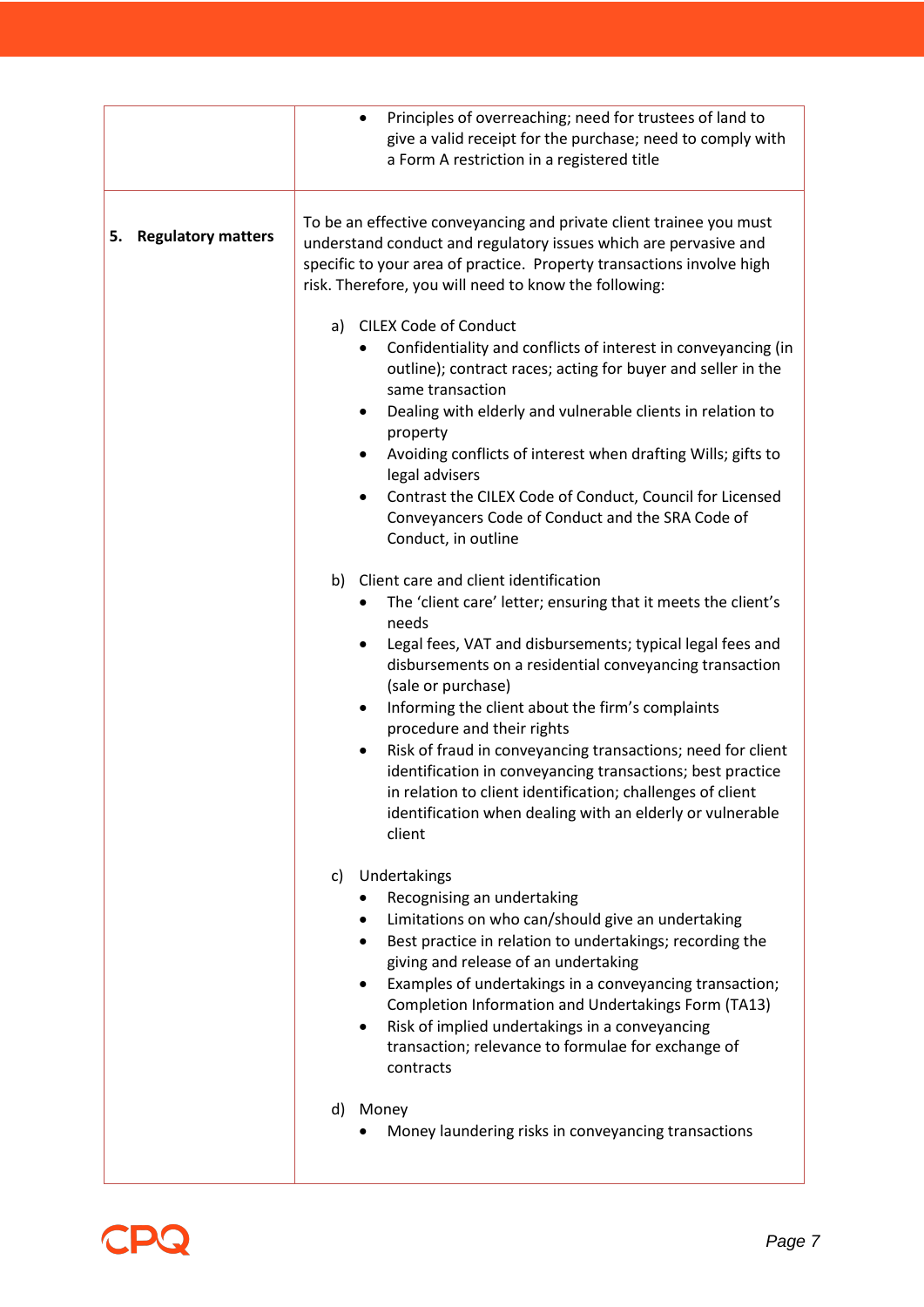|    |                                            | SRA Accounts Rules and the difference between office<br>account and client account; client account not to be used<br>as a banking facility<br>Importance of cleared funds; avoiding a breach of SRA<br><b>Accounts Rules</b><br>Cybercrime risks; identifying the bank account to which<br>$\bullet$<br>funds will be sent<br>Third Party Managed Accounts (in outline)<br>$\bullet$<br>SRA Transparency Rules (in outline)<br>e) Taxation $-$ a trainee will not be giving advice on the taxation<br>aspects of a transaction, but should have an awareness of the<br>relevant principles (in outline)<br>Capital gains tax (CGT) and how it relates to a<br>conveyancing transaction<br>Stamp duty land tax (SDLT) in England and Land<br>٠<br>transaction tax (LTT) in Wales (in outline); how these<br>relate to a conveyancing transaction<br>Inheritance tax (IHT) and how it relates to Wills and<br>$\bullet$<br>probate (in outline)<br>Importance of limiting or qualifying any taxation advice<br>given to clients |
|----|--------------------------------------------|-------------------------------------------------------------------------------------------------------------------------------------------------------------------------------------------------------------------------------------------------------------------------------------------------------------------------------------------------------------------------------------------------------------------------------------------------------------------------------------------------------------------------------------------------------------------------------------------------------------------------------------------------------------------------------------------------------------------------------------------------------------------------------------------------------------------------------------------------------------------------------------------------------------------------------------------------------------------------------------------------------------------------------|
| 6. | <b>Technical basics.</b>                   | An effective private client trainee must know what steps to take when                                                                                                                                                                                                                                                                                                                                                                                                                                                                                                                                                                                                                                                                                                                                                                                                                                                                                                                                                         |
|    | <b>Applying for a Grant</b><br>of Probate; | a person has died, how to obtain a Grant of Probate or be able to<br>recognise when an intestacy has arisen. Therefore, you will need to<br>know the following:                                                                                                                                                                                                                                                                                                                                                                                                                                                                                                                                                                                                                                                                                                                                                                                                                                                               |
|    | intestacy; personal<br>representatives     |                                                                                                                                                                                                                                                                                                                                                                                                                                                                                                                                                                                                                                                                                                                                                                                                                                                                                                                                                                                                                               |
|    |                                            | Preliminary steps when a person has died<br>a)<br>Register the death                                                                                                                                                                                                                                                                                                                                                                                                                                                                                                                                                                                                                                                                                                                                                                                                                                                                                                                                                          |
|    |                                            | Arrange the funeral                                                                                                                                                                                                                                                                                                                                                                                                                                                                                                                                                                                                                                                                                                                                                                                                                                                                                                                                                                                                           |
|    |                                            | Notify government organisations, banks, building societies<br>Locate the Will if there is one                                                                                                                                                                                                                                                                                                                                                                                                                                                                                                                                                                                                                                                                                                                                                                                                                                                                                                                                 |
|    |                                            | Value the estate                                                                                                                                                                                                                                                                                                                                                                                                                                                                                                                                                                                                                                                                                                                                                                                                                                                                                                                                                                                                              |
|    |                                            | Consider payment of debts<br>Advertise in the Gazette                                                                                                                                                                                                                                                                                                                                                                                                                                                                                                                                                                                                                                                                                                                                                                                                                                                                                                                                                                         |
|    |                                            | Circumstances where a Grant is not required<br>b)                                                                                                                                                                                                                                                                                                                                                                                                                                                                                                                                                                                                                                                                                                                                                                                                                                                                                                                                                                             |
|    |                                            | Property held as joint tenants                                                                                                                                                                                                                                                                                                                                                                                                                                                                                                                                                                                                                                                                                                                                                                                                                                                                                                                                                                                                |
|    |                                            | Life assurance policies<br>$\bullet$                                                                                                                                                                                                                                                                                                                                                                                                                                                                                                                                                                                                                                                                                                                                                                                                                                                                                                                                                                                          |
|    |                                            | Pension schemes<br>Life interests in trust property                                                                                                                                                                                                                                                                                                                                                                                                                                                                                                                                                                                                                                                                                                                                                                                                                                                                                                                                                                           |
|    |                                            | <b>Statutory nominations</b>                                                                                                                                                                                                                                                                                                                                                                                                                                                                                                                                                                                                                                                                                                                                                                                                                                                                                                                                                                                                  |
|    |                                            | Applying for a Grant of Probate - in outline<br>C)                                                                                                                                                                                                                                                                                                                                                                                                                                                                                                                                                                                                                                                                                                                                                                                                                                                                                                                                                                            |
|    |                                            | Documents to be lodged: probate application form, the<br>statement of truth, IHT forms IHT205 or IHT400; probate<br>fees; the Will                                                                                                                                                                                                                                                                                                                                                                                                                                                                                                                                                                                                                                                                                                                                                                                                                                                                                            |
|    |                                            | Renouncing probate                                                                                                                                                                                                                                                                                                                                                                                                                                                                                                                                                                                                                                                                                                                                                                                                                                                                                                                                                                                                            |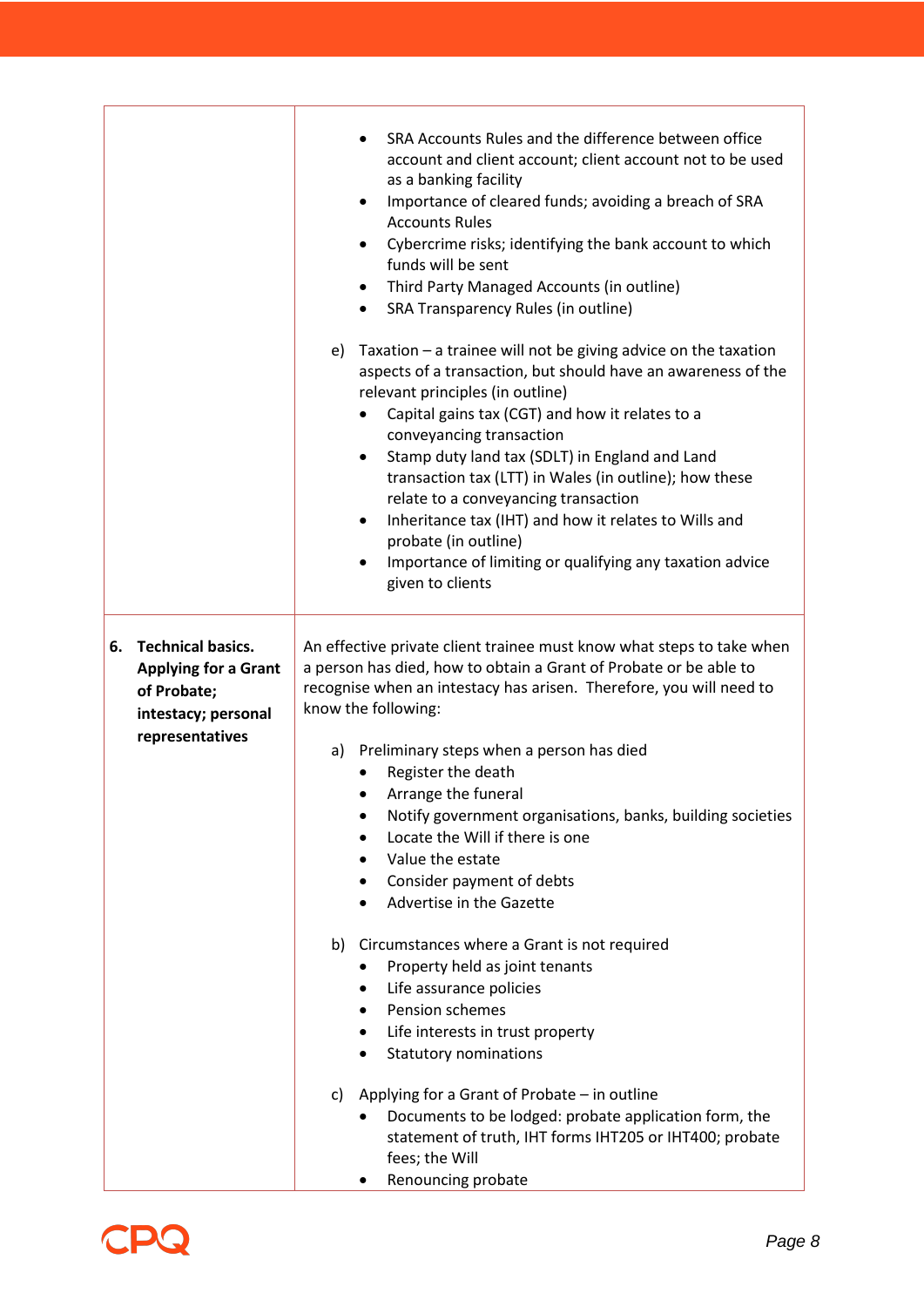|                                                                                                                   | Power reserved<br>٠<br>Caveats and citations<br>Payment of any IHT due<br>d)<br>Intestacy<br>Difference between property passing under a Will and on<br>intestacy<br>Difference between intestacy and partial intestacy<br>٠<br>Operation of the statutory trust of land; s 33<br>٠<br>Administration of Estates Act 1925 (as amended) (AEA<br>1925)<br>Order of entitlement; including entitlement of<br>spouses/civil partners; s46(2A) AEA 1925<br>e) Duties, Powers and Remedies |
|-------------------------------------------------------------------------------------------------------------------|--------------------------------------------------------------------------------------------------------------------------------------------------------------------------------------------------------------------------------------------------------------------------------------------------------------------------------------------------------------------------------------------------------------------------------------------------------------------------------------|
|                                                                                                                   | Duties, powers and remedies of personal representatives;<br>collecting of assets, payment of debts, payment of tax,<br>distribution of tax, distribution of estate, preparation of<br>estate accounts<br>Duties, powers and remedies of trustees<br>٠<br>Rights and remedies and beneficiaries<br>Self-dealing rule                                                                                                                                                                  |
| <b>Technical basics.</b><br>7.<br><b>Entitlement to act</b><br>and personnel: -<br>property and private<br>client | Recognising when a party has the authority to act in relation to a<br>probate or conveyancing matter is essential to the effective<br>administration of an estate or conveyancing transaction. Often, one<br>person will be acting in more than one capacity. Therefore, you will<br>need to know the following:<br>a) Personal Representatives<br>Executors - appointment under the Will - executors; power<br>reserved; renunciation                                               |
|                                                                                                                   | Administrators - appointment where there is no Will or<br>appointment of executors by a Will; r 20 or 22 NCPR 1987<br>Authority to act - derives from Will if executor; derives<br>from Grant if administrator                                                                                                                                                                                                                                                                       |
|                                                                                                                   | b) Administration of an estate - different types of Grant<br><b>Grant of Probate</b><br><b>Grant of Letters of Administration</b><br>Grant of Letters of Administration with Will annexed<br>Significance of the Grant when dealing with the sale of a<br>property in a probate matter                                                                                                                                                                                               |
|                                                                                                                   | The seller in a conveyancing transaction<br>C)<br>Checking the seller is the owner of the property and<br>entitled to sell - considered in relation to registered land;<br>the proprietorship register<br>Obtaining instructions from all co-owners; avoiding<br>conflicts of interest                                                                                                                                                                                               |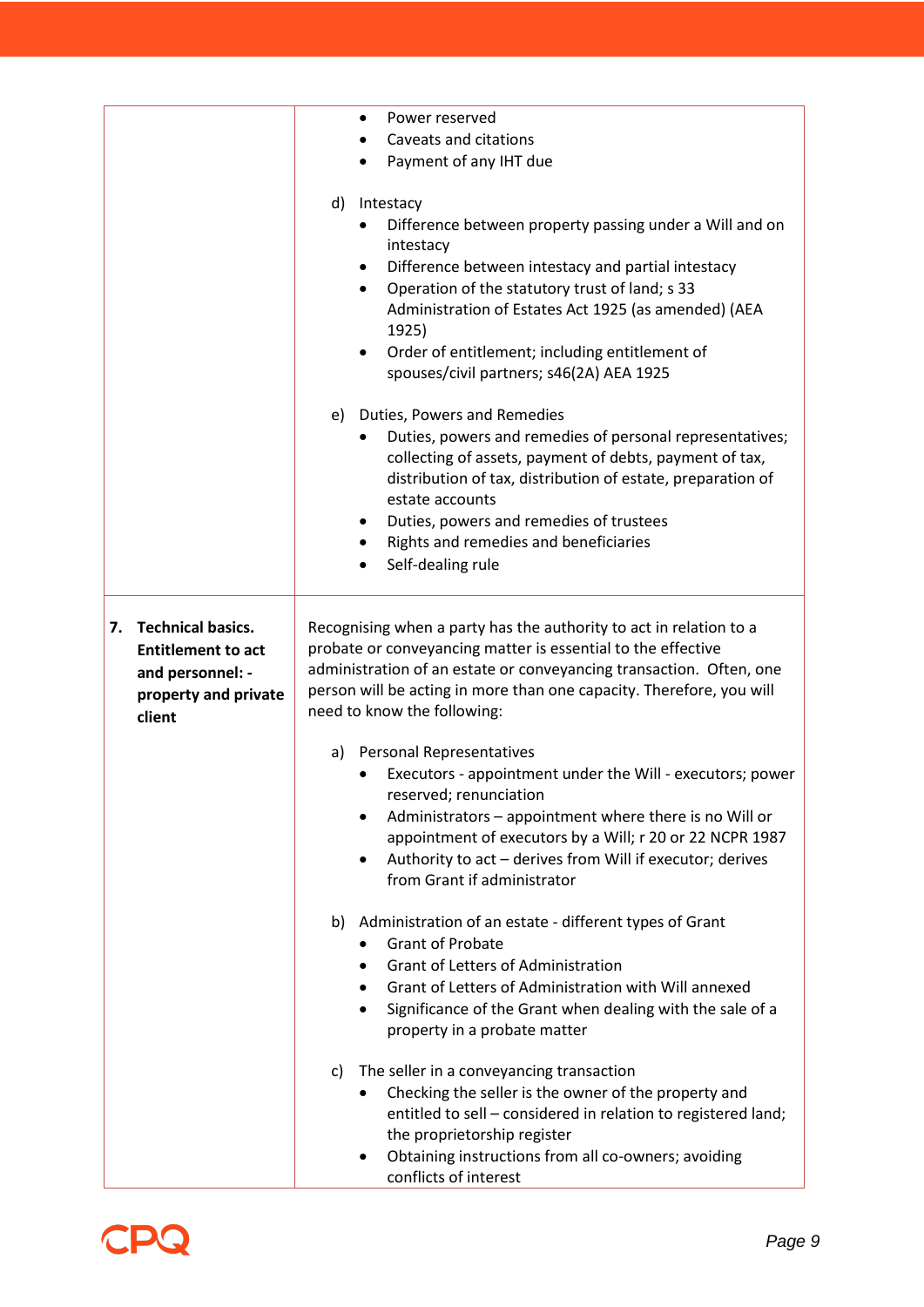|                                                        | Checking that a surviving co-owner is entitled to sell<br>(registered land only); surviving beneficial joint tenant;<br>appointment of a second trustee<br>Lasting Powers of Attorney; Enduring Powers of Attorney;<br>٠<br>identification of the donor and the attorney; risks of acting<br>in an attorney situation; identifying the client<br>Risks of parties who are not clients of the firm<br>d)<br>Beneficiary of an estate<br>Non-owing occupier on a sale of a property<br>Parents or family members gifting a deposit on a purchase<br>Family members and elderly or vulnerable clients; the risks<br>of undue influence in a transaction<br>Aggrieved party on the other side of a transaction (e.g. a<br>$\bullet$<br>seller or buyer); professional conduct issues<br>Mortgage brokers; other estate agents; confidentiality<br>risks |
|--------------------------------------------------------|-----------------------------------------------------------------------------------------------------------------------------------------------------------------------------------------------------------------------------------------------------------------------------------------------------------------------------------------------------------------------------------------------------------------------------------------------------------------------------------------------------------------------------------------------------------------------------------------------------------------------------------------------------------------------------------------------------------------------------------------------------------------------------------------------------------------------------------------------------|
| <b>The Conveyancing Transaction</b>                    |                                                                                                                                                                                                                                                                                                                                                                                                                                                                                                                                                                                                                                                                                                                                                                                                                                                     |
| Overview of the<br>8.<br>conveyancing<br>transaction   | An understanding of the overall conveyancing process is essential.<br>This is important for those who only deal with one aspect of the<br>conveyancing process in their role. Therefore, you will need to know<br>the following:<br>a)<br>Key stages<br>Pre contract<br>Exchange of contracts<br>Pre completion<br>Completion<br>Post completion<br>b) Key steps to take on behalf of seller and buyer in a freehold<br>residential conveyancing transaction (flowchart); use of<br>checklists<br>Significance of a related sale and purchase and whether the<br>c)<br>clients want to synchronise them                                                                                                                                                                                                                                             |
| Taking instructions,<br>9.<br>initial steps and advice | The importance of taking clear and comprehensive instructions at the<br>outset of a matter must be understood along with the initial steps to<br>take and advice to give once the retainer with the client has been<br>created. Therefore, you will need to know the following:<br>a) Preliminary matters<br>Checklists to take instructions on a residential<br>conveyancing sale and purchase; opening a file                                                                                                                                                                                                                                                                                                                                                                                                                                     |

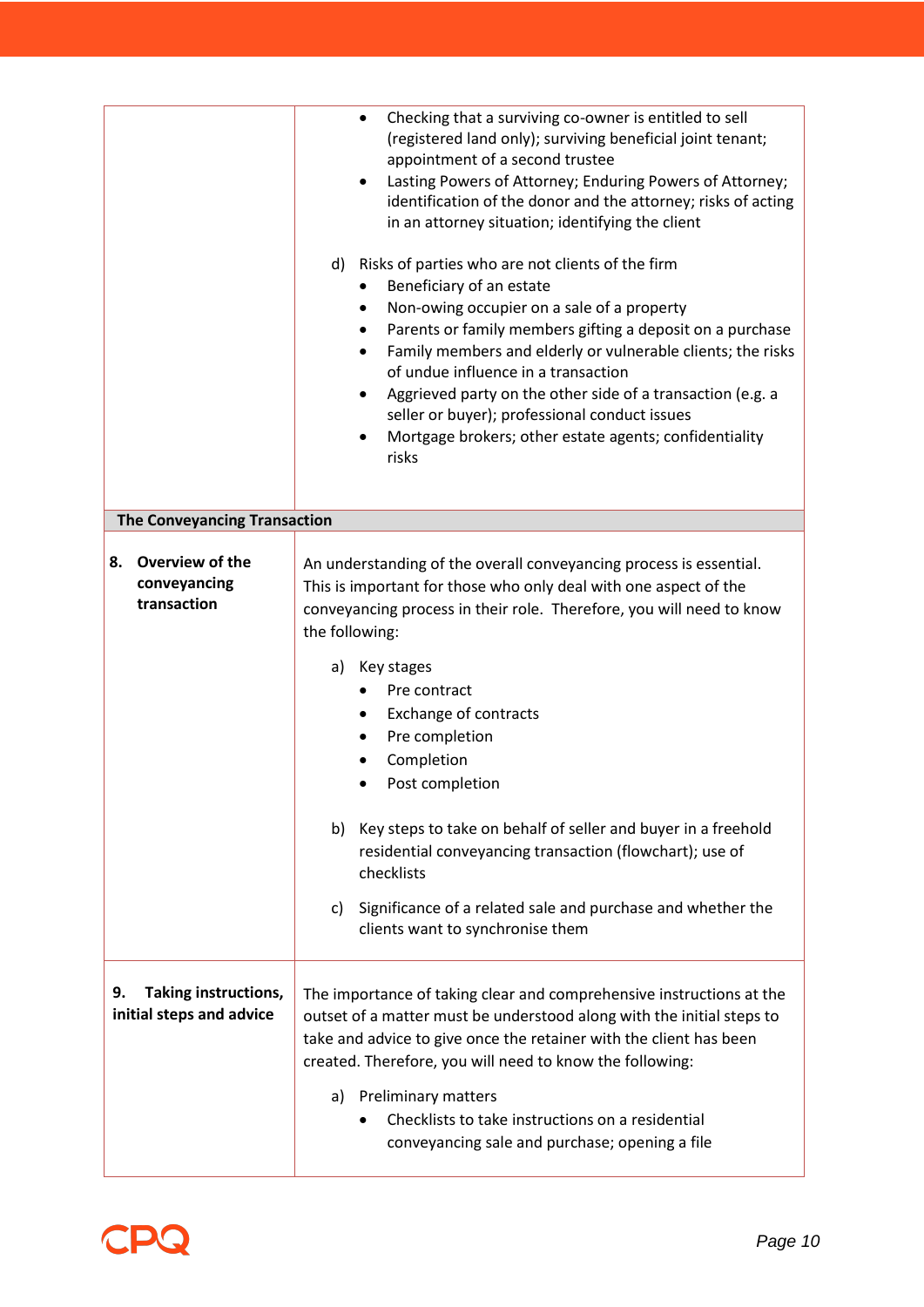|    | Significance of the Energy Performance Certificate (EPC)<br>٠<br>and how it is obtained<br>Content of the estate agent's memorandum of sale                                                                                                                       |
|----|-------------------------------------------------------------------------------------------------------------------------------------------------------------------------------------------------------------------------------------------------------------------|
|    |                                                                                                                                                                                                                                                                   |
| b) | Initial advice to seller<br>Ensuring that instructions are taken from all co-owners of<br>a jointly owned property; obtaining details of any adult                                                                                                                |
|    | non-owning occupier<br>Determining whether the title to the land is registered or<br>٠<br>unregistered; HMLR Map Search service or the Search of<br>the Index Map                                                                                                 |
|    | Seller's duty of disclosure under the contract; the wider<br>٠<br>potential liability for misrepresentation when completing<br>the Property Information Form (TA6) and replying to pre-<br>contact enquiries                                                      |
| c) | Initial advice to buyer                                                                                                                                                                                                                                           |
|    | Ensuring that instructions are taken from all prospective<br>٠<br>buyers                                                                                                                                                                                          |
|    | Caveat emptor; importance of commissioning an<br>٠<br>independent survey; types of survey (mortgage valuation<br>report, home buyers report, full structural survey) and the<br>extent that reliance can be placed on them<br>Co-ownership advice (in outline)    |
| d) | Preliminary steps to take on a sale once retainer created<br>Confirm instructions with buyer's conveyancer<br>٠<br>Obtain title - if registered: official copies of register of title<br>٠<br>and any documents referred to and title plan; use of HMLR<br>Portal |
|    | Obtain title - if unregistered: understand significance if<br>deeds held by a lender; draft appropriate undertaking for<br>release of title deeds                                                                                                                 |
|    | Property Information Form and Fittings and Contents form<br>to seller; explain that buyer can rely on the information<br>provided                                                                                                                                 |
|    | If there is a mortgage - obtain an indicative redemption<br>figure                                                                                                                                                                                                |
|    | e) Preliminary steps to take on a purchase once retainer created<br>Confirm instructions with seller's conveyancer<br>Obtain money from client on account of searches<br>٠                                                                                        |
|    |                                                                                                                                                                                                                                                                   |

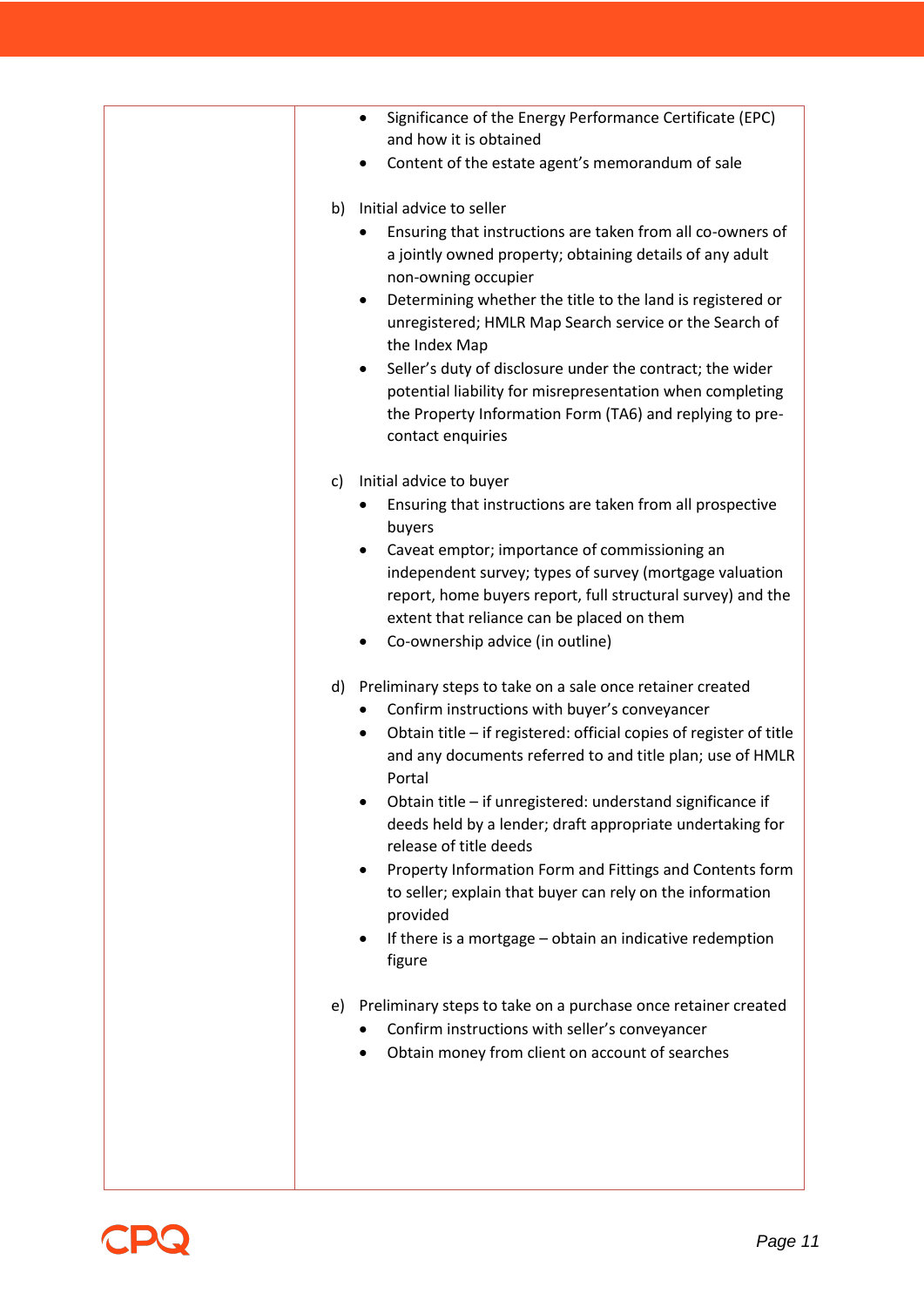| 10. Deducing and<br>investigating title                                            | A conveyancing trainee must, when acting on behalf of a seller, be<br>able to recognise whether the seller is entitled to sell the property and<br>whether there are any obvious defects in the seller's title before<br>drafting the contract and deducing title. When acting on behalf of a<br>buyer, a conveyancing trainee must understand the basic format of a<br>registered freehold title and be able to identify any inconsistencies<br>between the title deduced and the contract. Therefore, you will need<br>to know the following: |
|------------------------------------------------------------------------------------|-------------------------------------------------------------------------------------------------------------------------------------------------------------------------------------------------------------------------------------------------------------------------------------------------------------------------------------------------------------------------------------------------------------------------------------------------------------------------------------------------------------------------------------------------|
|                                                                                    | a) Form of title in a registered freehold transaction<br>Format of a registered freehold title; the three parts of the<br>register (property, proprietorship, charges); title plan<br>Classes of title; possibility of upgrade of class of title if less<br>$\bullet$<br>than absolute<br>Difference between a notice and a restriction and their<br>effect (in outline); how to register and remove them;<br>particular significance of a Form A restriction in<br>conveyancing                                                                |
|                                                                                    | Deducing title - seller's conveyancer<br>b)<br>Importance of confirming that the seller is entitled to<br>enter into the contract and convey/transfer the property<br>Method of deducing title in a registered freehold<br>$\bullet$<br>transaction<br>Investigating the title for obvious defects (remedied prior<br>to submitting the draft contract and deducing title)<br>Checks: which type of title guarantee is appropriate;<br>$\bullet$<br>incumbrances to be considered within the draft contract                                     |
|                                                                                    | Investigating title - buyer's conveyancer<br>C)<br>Reviewing the draft contract<br>Investigating a registered freehold title against the draft<br>contract; due diligence checks of register entries and title<br>plan; overriding interests affecting the property; raising<br>requisitions on title with the seller's conveyancer                                                                                                                                                                                                             |
| 11. Sale $-$ drafting the<br>contract and preparing<br>the pre contract<br>package | A conveyancing trainee must understand the form and content of the<br>contract for sale. Therefore, you will need to know the following:<br>The form of the contract<br>a)<br>Content of a contract incorporating the Standard<br>Conditions of Sale (5 <sup>th</sup> edition - 2018 revision) (SCS);<br>standard conditions -2.2, 3.1, 5.1.1, 6.1; special conditions<br>of sale<br>Title guarantee; contract rate                                                                                                                             |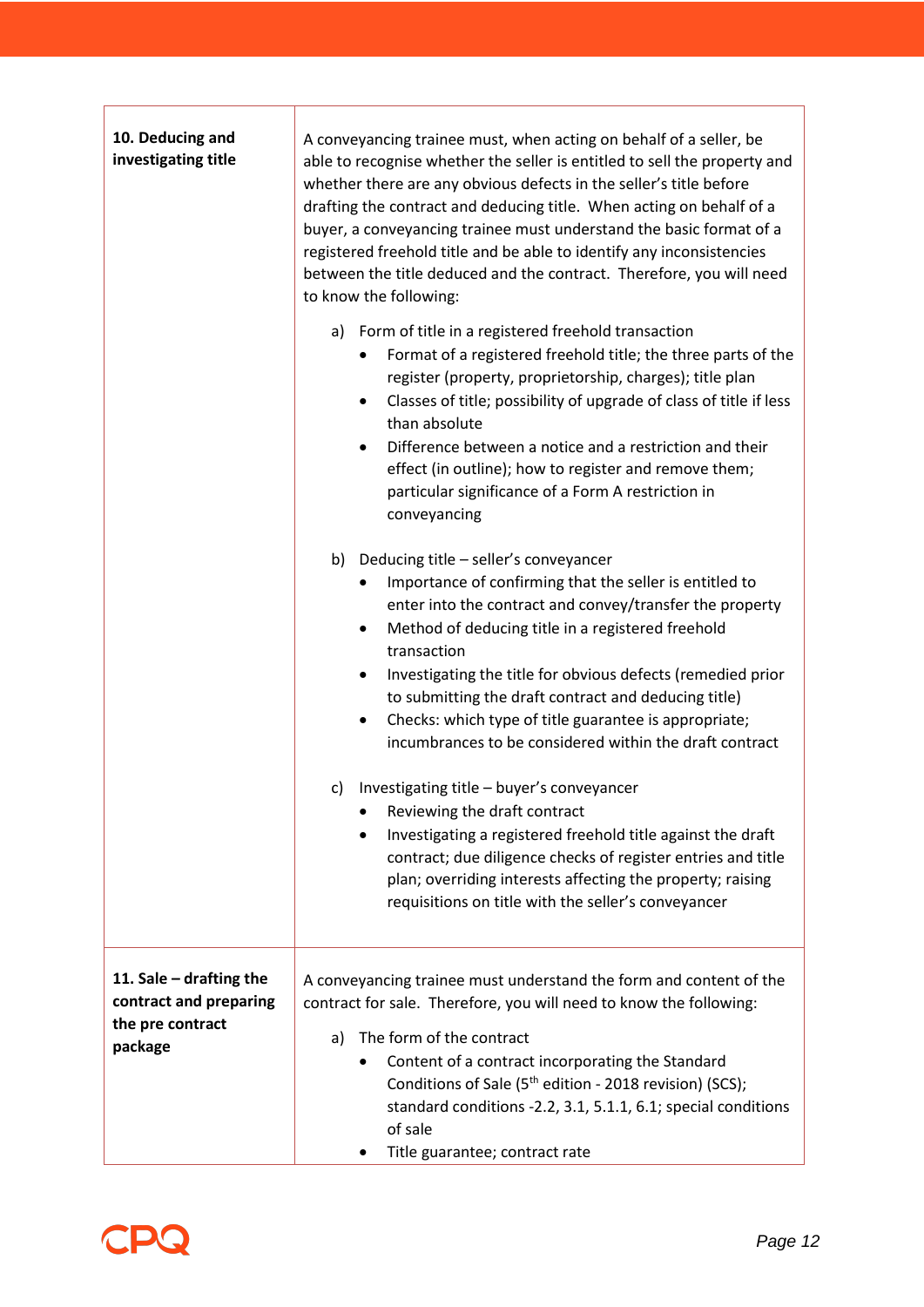|                                                          | Deposit; holding as stakeholder; holding as agent for the<br>٠<br>seller; related transactions and the Standard Conditions of<br>Sale<br>Drafting a basic contract of sale for a residential registered<br>freehold transaction<br>Significance of adult non-owning occupier; special<br>condition 7<br>b) The content of the contract package<br>Draft contract in duplicate<br>Official copies to deduce seller's title<br>$\bullet$<br>Conveyancing Protocol forms (Property Information Form,<br>٠<br>Fittings and Contents form)<br>Other relevant documents (e.g. guarantees, planning<br>$\bullet$<br>permissions, new build warranty)       |
|----------------------------------------------------------|-----------------------------------------------------------------------------------------------------------------------------------------------------------------------------------------------------------------------------------------------------------------------------------------------------------------------------------------------------------------------------------------------------------------------------------------------------------------------------------------------------------------------------------------------------------------------------------------------------------------------------------------------------|
| 12. Purchase - pre<br>contract searches<br>and enquiries | A conveyancing trainee must know the purpose of the standard pre-<br>contract searches which should be obtained on every purchase and be<br>able to distinguish these from non-standard searches. They must be<br>able to identify important further enquiries which might arise as a<br>result. Therefore, you will need to know the following:<br>a) Pre contract searches - standard<br>Local search; LLC1, Con 29<br>Drainage and water search<br>$\bullet$<br>Environmental search<br>Physical inspection of the property by the buyer<br>Methods of carrying out these searches<br>$\bullet$                                                  |
|                                                          | Pre contract searches - non standard<br>b)<br>Chancel repair liability search<br>Company search<br>Bankruptcy search (and the need to repeat before<br>completion)<br>Location specific searches (e.g. commons registration, coal<br>mining)<br>Methods to carry out these searches<br>Pre contract enquiries<br>C)<br>The importance of reviewing the Property Information<br>Form and considering responses of concern:<br><b>Boundary discrepancies</b><br>$\circ$<br><b>Disputes</b><br>O<br>Japanese knotweed<br>O<br>Insurance claims<br>O<br>Flooding<br>O<br>Non owning occupiers<br>$\circ$<br>Rights and informal arrangements<br>$\circ$ |

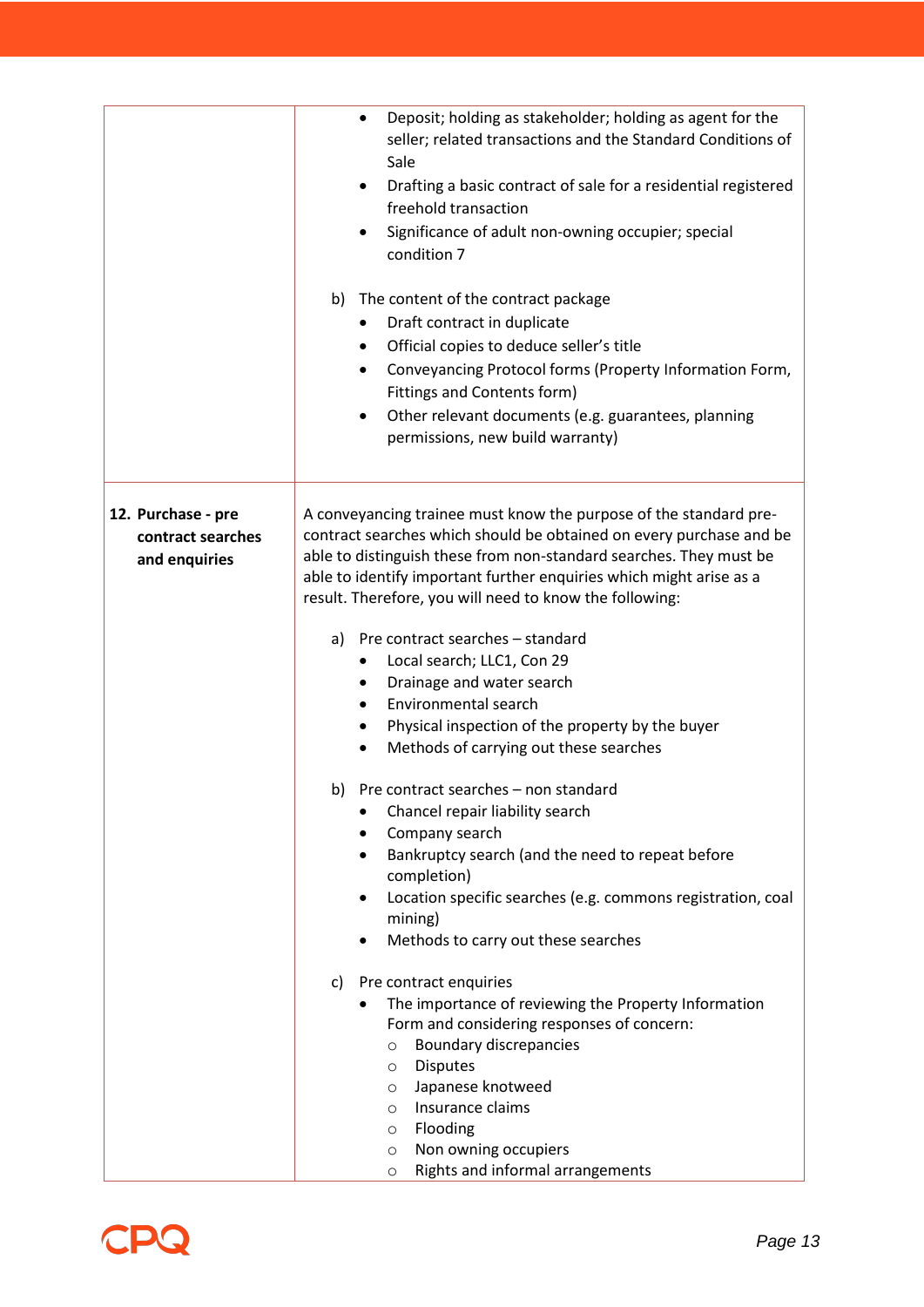|                                                         | Key issues arising from the most common search results<br>(e.g., adoption of road fronting the property; the property<br>being connected to public foul drainage and water<br>services)<br>Procedure for raising straightforward pre-contract<br>enquiries                                                       |
|---------------------------------------------------------|------------------------------------------------------------------------------------------------------------------------------------------------------------------------------------------------------------------------------------------------------------------------------------------------------------------|
| 13. Financing a purchase                                | A conveyancing trainee must know how a buyer client proposes<br>funding their purchase of a property. Therefore, you need to know the<br>following:                                                                                                                                                              |
|                                                         | a) Cash                                                                                                                                                                                                                                                                                                          |
|                                                         | Checking source of funds and source of wealth                                                                                                                                                                                                                                                                    |
|                                                         | The link to money laundering                                                                                                                                                                                                                                                                                     |
|                                                         |                                                                                                                                                                                                                                                                                                                  |
|                                                         | Mortgage financing<br>b)<br>Acting for lender and borrower; avoiding conflicts of                                                                                                                                                                                                                                |
|                                                         | interest                                                                                                                                                                                                                                                                                                         |
|                                                         | The relevance of the balance of the purchase money                                                                                                                                                                                                                                                               |
|                                                         | coming from the borrower's own resources; risk of a gifted<br>deposit                                                                                                                                                                                                                                            |
|                                                         | Form and content of a standard mortgage offer                                                                                                                                                                                                                                                                    |
|                                                         | Key terms of a mortgage offer; advising on the terms of<br>the offer (noting the prohibition on giving specific financial<br>advice)                                                                                                                                                                             |
|                                                         | Reporting to the lender; obtaining the borrower's consent<br>first; understating the risk of proceeding without receiving<br>written confirmation from the lender that the issue is<br>satisfied / resolved                                                                                                      |
|                                                         | Non owning occupiers consent form<br>The mortgage deed                                                                                                                                                                                                                                                           |
|                                                         | Government backed assistance schemes - in outline<br>c)<br>Help to Buy ISA<br>Help to Buy Equity Loan                                                                                                                                                                                                            |
| 14. Reporting to client<br>and Exchange of<br>contracts | A conveyancing trainee must understand the importance of reporting<br>to a buyer client on a purchase and of the necessity to review a file<br>prior to exchange of contracts. They must understand the purpose<br>and significance of exchange of contracts. Therefore, you will need to<br>know the following: |
|                                                         | Report to client on purchase<br>a)<br>The purpose of reporting to the client and how this might<br>be done                                                                                                                                                                                                       |

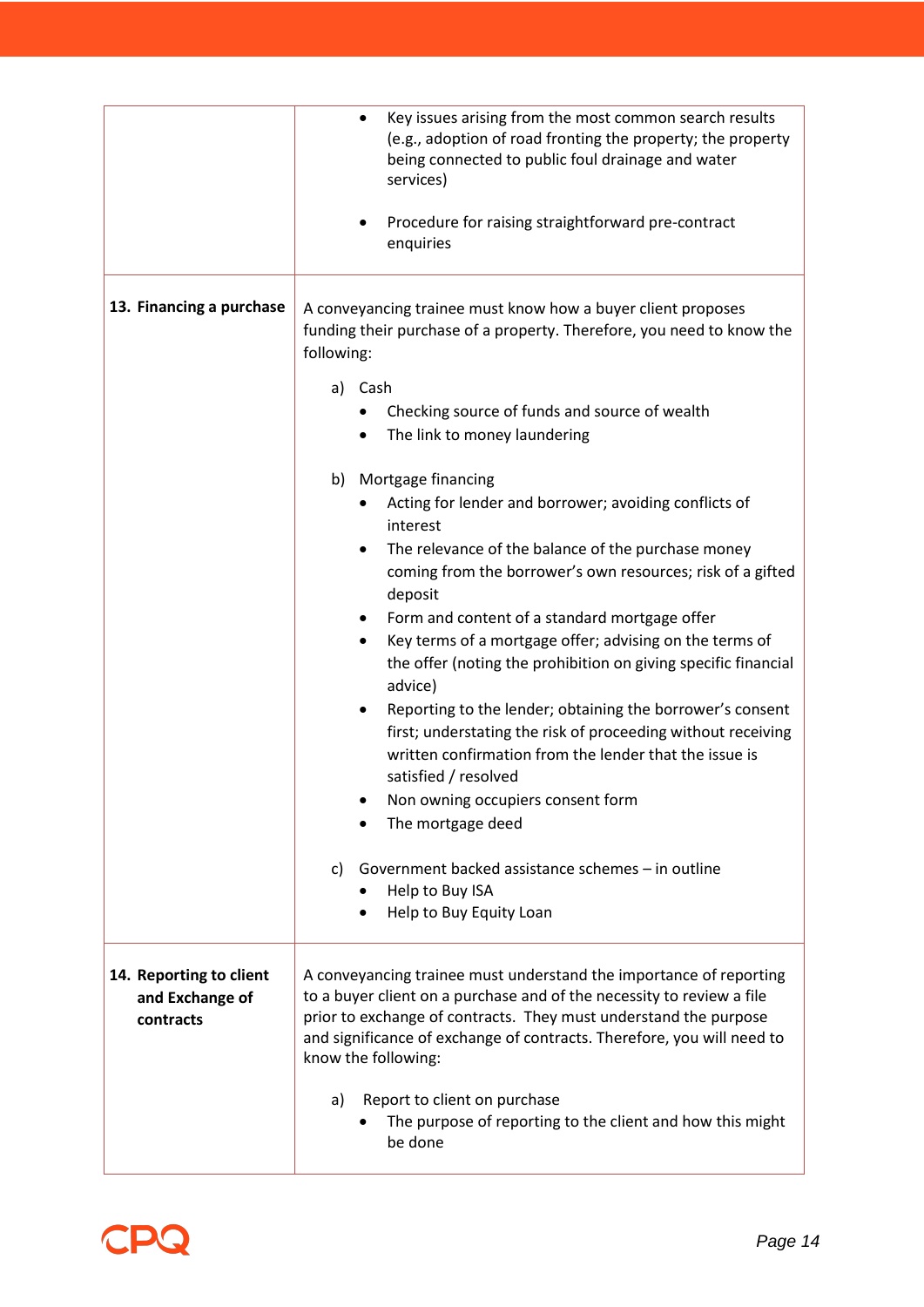|                                 | b) Pre exchange file review - sale<br>Checks:<br>Answering pre contract enquiries; when indiscriminate<br>$\circ$<br>enquiries can be disregarded under the Protocol<br>Relevance of obtaining indicative redemption figures<br>$\circ$<br>on all registered charges before exchange of contracts<br>Process of agreeing the form of the contract with the<br>$\circ$<br>buyer's conveyancer; additional special conditions to<br>reflect the agreement between the seller and buyer<br>Relevance of obtaining the seller's signature to the<br>$\circ$<br>contract prior to exchange of contracts<br>Informing the seller regarding insurance obligations<br>٠<br>The use of a checklist |
|---------------------------------|-------------------------------------------------------------------------------------------------------------------------------------------------------------------------------------------------------------------------------------------------------------------------------------------------------------------------------------------------------------------------------------------------------------------------------------------------------------------------------------------------------------------------------------------------------------------------------------------------------------------------------------------------------------------------------------------|
|                                 | c) Pre exchange file review - purchase<br>Checks<br>Search results received<br>$\circ$<br>Pre contract enquiries responses<br>$\circ$<br>$\circ$ Financing<br>Lender has authorised the conveyancer to proceed in<br>$\circ$<br>the light of any issues reported<br>Cleared deposit from the buyer<br>$\circ$<br>Informing a buyer regarding insurance obligations, with<br>٠<br>reference to Standard Condition 5<br>Obtaining the buyer's signature to the contract prior to<br>$\bullet$<br>exchange of contracts<br>Use of a checklist                                                                                                                                                |
|                                 | d) Preparing to exchange - sale and purchase<br>Agreeing the same completion date; synchronizing the<br>transactions<br>Irrevocable authority to exchange contracts<br>٠                                                                                                                                                                                                                                                                                                                                                                                                                                                                                                                  |
|                                 | e) Exchange of contracts<br>Methods for exchange of contracts<br>The Law Society's formulae for exchange; their purpose;<br>$\bullet$<br>the requirements for a memorandum of exchange; the<br>implied undertakings<br>Immediate steps post exchange                                                                                                                                                                                                                                                                                                                                                                                                                                      |
| 15. Preparing for<br>completion | Preparing in a timely manner for completion of a transaction is a vital<br>part of the conveyancing process. Therefore, you will need to know<br>the following:                                                                                                                                                                                                                                                                                                                                                                                                                                                                                                                           |
|                                 | a) Preparing to complete - sale<br>Obtain redemption figure for all mortgages<br>Approve the TR1 and obtain seller's signature to the<br>engrossed transfer<br>Witnessing of signatures and use of e-signatures                                                                                                                                                                                                                                                                                                                                                                                                                                                                           |

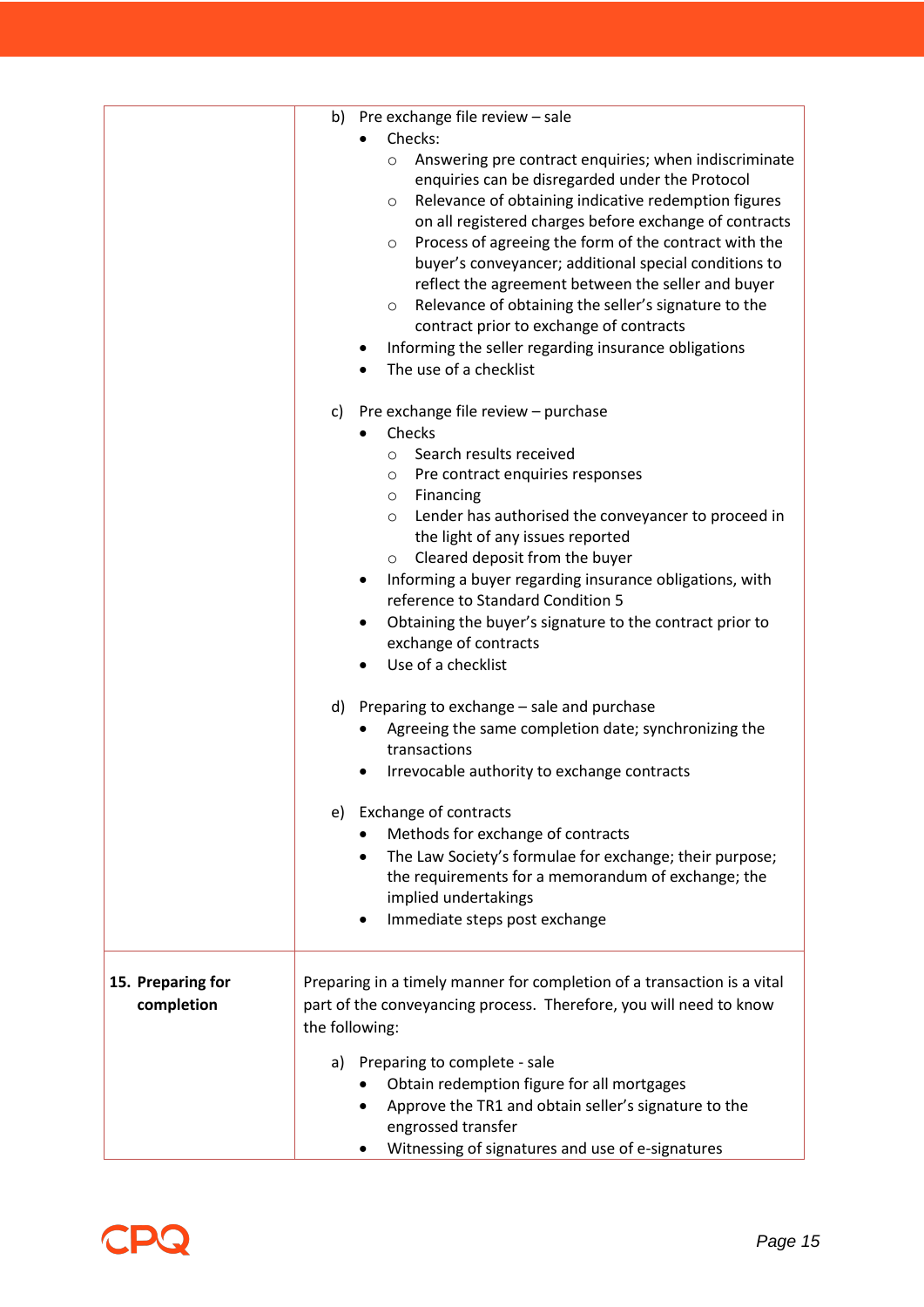|                     | Prepare a completion statement; calculate net sale<br>proceeds<br>Reply to Completion Information and Undertakings Form<br>(TA13); significance and risk of undertaking to redeem any<br>mortgages<br>b)<br>Preparing to complete - purchase<br>Pre completion searches<br>Replies to Completion Information and Undertakings Form<br>(TA13); undertaking received to redeem all mortgages out<br>of the net sale proceeds and evidence of discharge<br>Preparing a completion statement<br>Obtain funds required for completion; importance of<br>cleared funds; submit certificate of title and request for<br>release of mortgage funds to mortgage lender (if any);<br>check lender's requirements regarding holding SDLT/LTT<br>and HMLR fees prior to release of mortgage funds<br>Draft the TR1; prepare an engrossment once approved;<br>٠<br>obtain buyer's signature to engrossed transfer, if required<br>Obtain buyer's signature to mortgage deed, if any<br>Obtain signed SDLT1 (in England) or LTT return (in Wales);<br>$\bullet$<br>secure client's authority to submit SDLT1 or LTT return, if<br>required |
|---------------------|------------------------------------------------------------------------------------------------------------------------------------------------------------------------------------------------------------------------------------------------------------------------------------------------------------------------------------------------------------------------------------------------------------------------------------------------------------------------------------------------------------------------------------------------------------------------------------------------------------------------------------------------------------------------------------------------------------------------------------------------------------------------------------------------------------------------------------------------------------------------------------------------------------------------------------------------------------------------------------------------------------------------------------------------------------------------------------------------------------------------------|
|                     | Witnessing of signatures and use of e-signatures                                                                                                                                                                                                                                                                                                                                                                                                                                                                                                                                                                                                                                                                                                                                                                                                                                                                                                                                                                                                                                                                             |
| 16. Completion      | Completion is one of the most important stages in the transaction and<br>must be carried out in a timely manner. Therefore, you will need to<br>know the following:                                                                                                                                                                                                                                                                                                                                                                                                                                                                                                                                                                                                                                                                                                                                                                                                                                                                                                                                                          |
|                     | Time for completion<br>a)                                                                                                                                                                                                                                                                                                                                                                                                                                                                                                                                                                                                                                                                                                                                                                                                                                                                                                                                                                                                                                                                                                    |
|                     | b) Process of completion<br>Methods of completion                                                                                                                                                                                                                                                                                                                                                                                                                                                                                                                                                                                                                                                                                                                                                                                                                                                                                                                                                                                                                                                                            |
|                     | Law Society's Code for Completion by Post (2019) (in<br>outline); mechanics of completion; telegraphic transfer of<br>funds; receipt of funds; notification to all relevant parties<br>by seller's conveyancer that completion has taken place<br>Practicalities on the day of completion for the client:<br>release of keys; removals; vacating (on a sale) or moving in<br>(on a purchase)                                                                                                                                                                                                                                                                                                                                                                                                                                                                                                                                                                                                                                                                                                                                 |
| 17. Post completion | A conveyancing trainee must understand that the post completion<br>work on a conveyancing transaction is a high-risk phase of the matter.<br>There are important deadlines to be met and tasks to be carried out.<br>Therefore, you will need to know the following:                                                                                                                                                                                                                                                                                                                                                                                                                                                                                                                                                                                                                                                                                                                                                                                                                                                         |
|                     | Post completion - sale<br>a)<br>Send signed, dated TR1 (and any other relevant<br>documents)                                                                                                                                                                                                                                                                                                                                                                                                                                                                                                                                                                                                                                                                                                                                                                                                                                                                                                                                                                                                                                 |